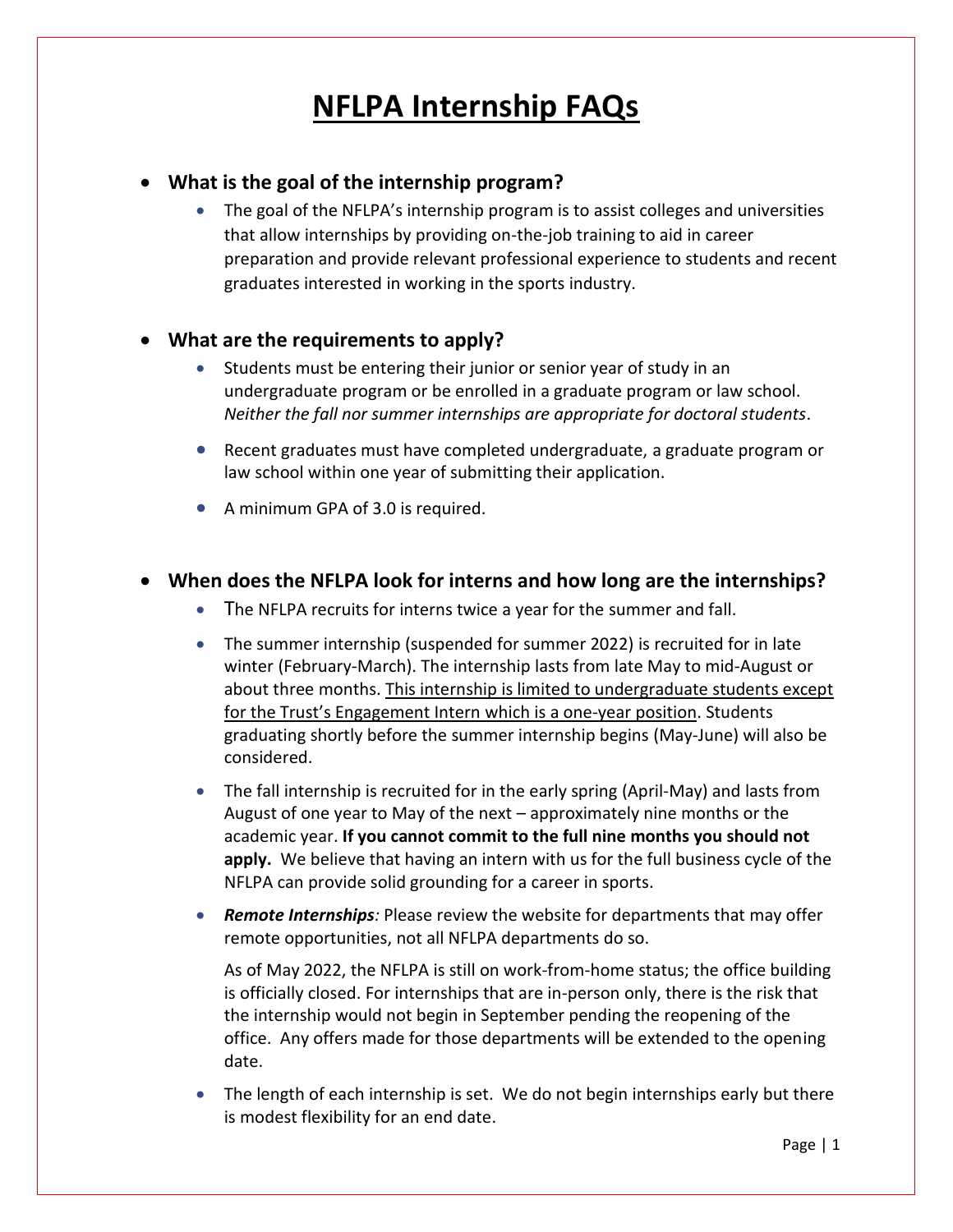- • **How many internship opportunities are available?**
	- The number of available positions changes depending upon the NFLPA's needs. At any time, we have 10-14 interns on staff for both the fall and summer.
- **Does the NFLPA offer volunteer opportunities outside of the internship?**
	- No. We have interns year-round and do not accept volunteers or provide "shadowing" opportunities.

## • **Where are internship opportunities located?**

• In-person internships take place at the NFLPA headquarters in downtown Washington, D.C. Some departments have recently begun offering remote internships which may be undertaken from anywhere. We do, however, encourage in-person internships to access the best internship experience. *Outof-town interns are responsible for their own transportation, moving, housing arrangements and costs.*

#### • **Do I have to be in college to apply?**

• In addition to rising juniors and above, we accept applications from recent graduates who have completed their undergraduate, graduate program or law school studies within one year of submitting the application.

#### • **Law School Students**

• The NFLPA Legal Department does not take an intern. However, law school students may apply for and accept any internship offered during the fall session. Some law schools require that internships undertaken by their students be attorney-supervised to receive credit. Most of the internships at the NFLPA are *not* attorney-supervised. Please check the internship rules at your law school before applying.

#### • **How many people apply for the internship program?**

• The NFLPA Internship Program is highly competitive, especially for the summer class when we receive 400+ applications.

#### • **What is considered a complete application?**

- **All applications must include**:
	- $\triangleright$  Cover Letter which should include complete contact information (name, address, email, and phone) and applicant's choice of up to three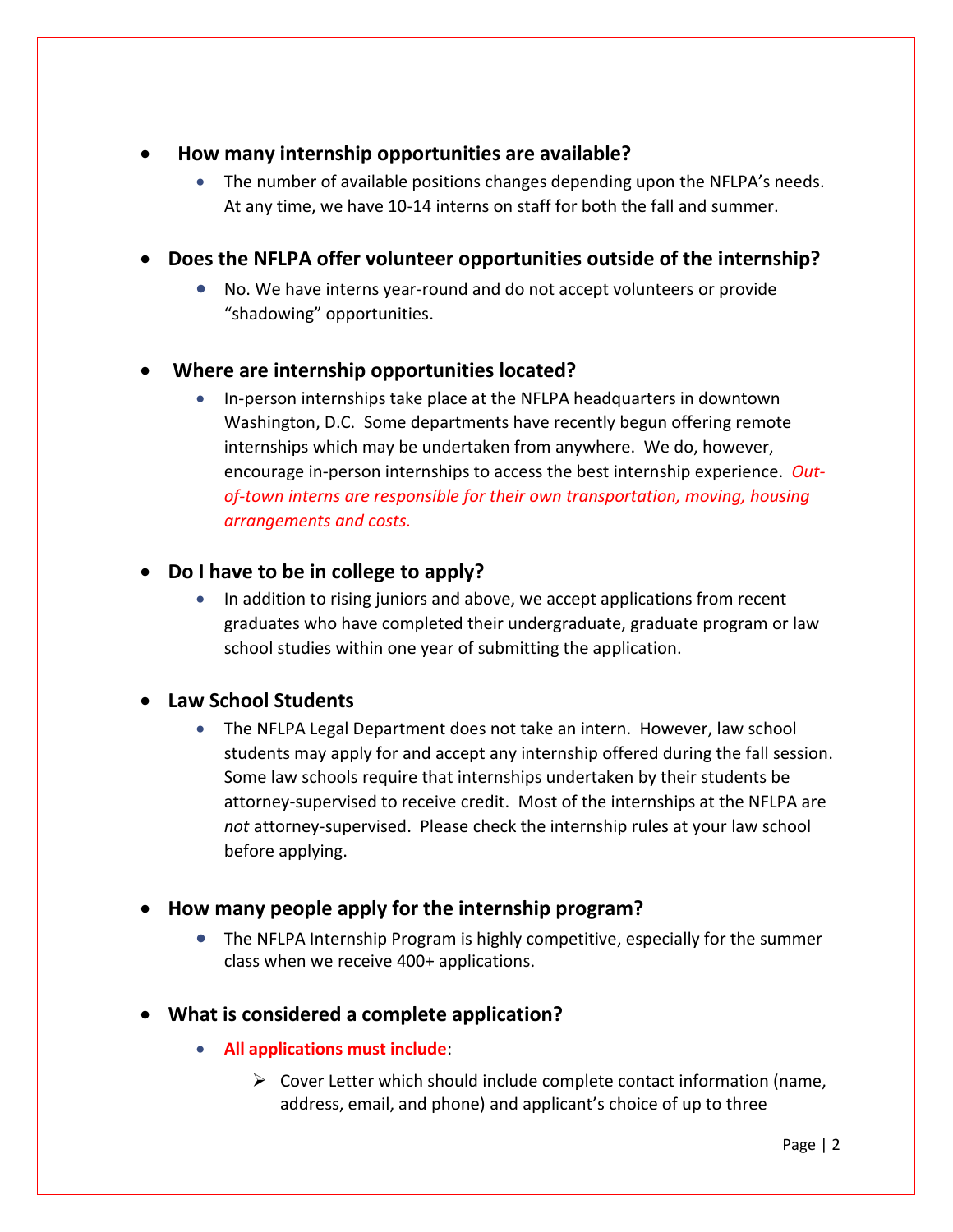departments. If you have been referred by an NFLPA staff member or former intern, this should be in the cover letter. Keep it to one page.

- ➢ Resume
- ➢ Most recent transcript (official or unofficial). Applicants just beginning a graduate program may submit their last undergraduate transcript.
- ➢ A list of three (3) *easily contactable* persons who have agreed to provide a reference for you. List should include an address, telephone number, and email.
- $\triangleright$  A response to one of the two essay questions below to demonstrate your ability to write clearly and concisely. The essay should be no more than 650 words. Do not exceed the word limit. Your name and word count should appear at the top of the page on your response.

*Question 1: Professional athletes and other celebrities are often idolized by the public, especially young children. Many think this requires that they always behave as role models. Do you agree or disagree?*

*Question 2: The United States is currently embroiled in political controversies and the emergence of social justice issues surrounding race, equal rights, and other critical matters that effect all citizens. What, if any, responsibility does the professional athlete have to use his or her social media or other platforms to comment or take action on these issues?*

**All documents should be submitted via the electronic link on the NFLPA's website (**[www.nflpa.com/about/internships](http://www.nflpa.com/about/internships)**). The application link is only active during the twoweek recruiting cycle which is posted on the website. There is no way to apply for the internship outside of this period.** 

#### • **Can I mail or email a hard copy of my application?**

- No. Applicants should apply using our online submission system at [www.nflpa.com/about/internships](http://www.nflpa.com/about/internships) which is only available during the online recruiting period.
- Applications may be submitted by email or U.S. Mail **only** in the event of technical difficulties with the website. Please email [mark.cobb@nflpa.com](mailto:mark.cobb@nflpa.com) if there is a technical problem with the website to obtain permission to apply by mail or email. We advise you to do this well before the deadline. Absent technical difficulties with the website, an application submitted via email or U.S. Mail without the NFLPA's permission will **not** be considered.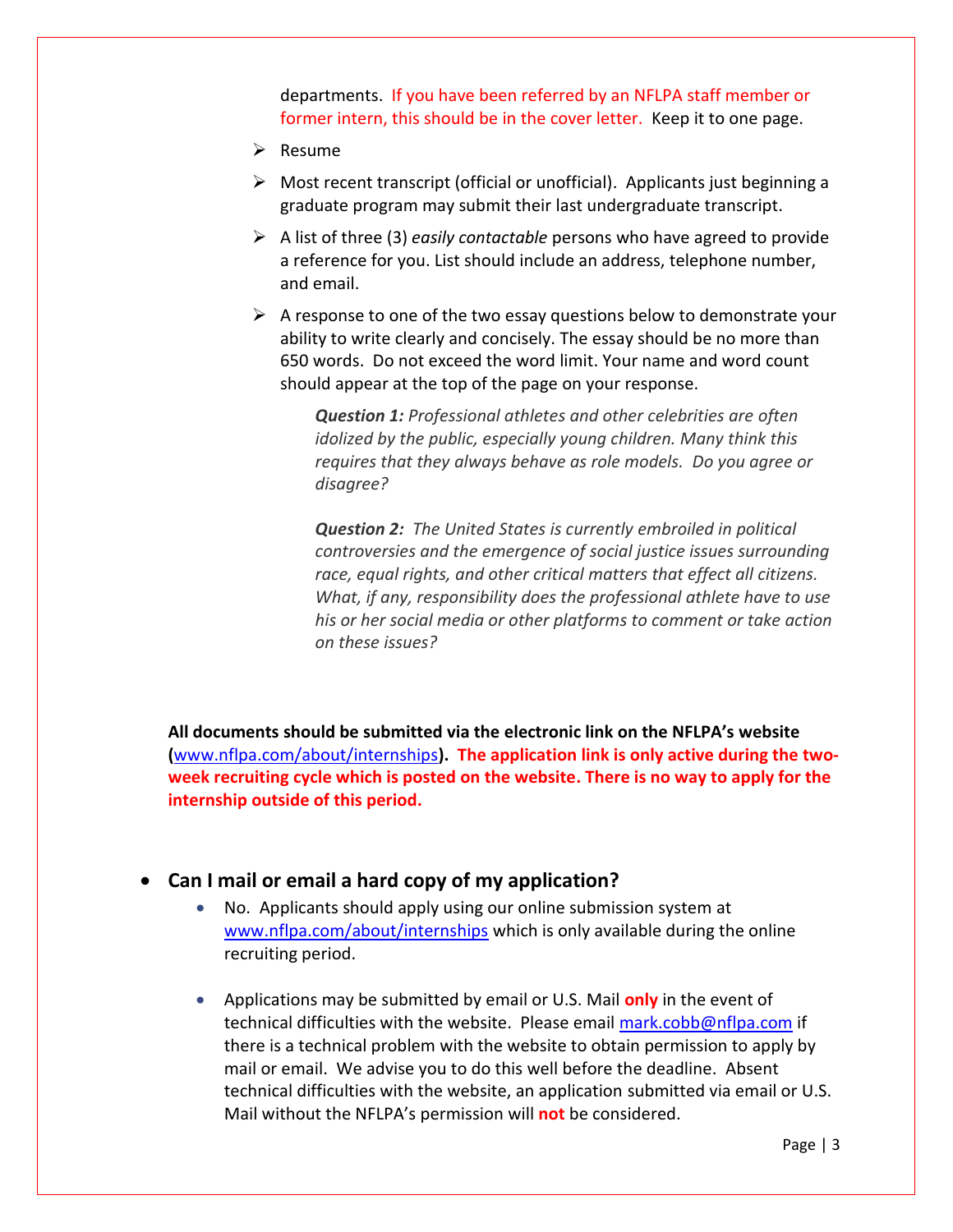## • **May I submit my application early or past the deadline?**

• Early/late applications will not be accepted or considered.

#### • **How does the application process work?**

- Applications are submitted to all three department choices indicated on the cover letter for review by our hiring managers.
- If your skills meet the necessary requirements for a position, you will receive an email from the NFLPA inviting you to interview. You will be interviewed by the hiring manager for the position and possibly other members of his/her department. As of May 2022, we are still conducting all interviews virtually via Microsoft Teams or Zoom. If conditions change to allow in-person interviews, we will post it on the website. Please note that out-of-town students wishing to interview in person do so at their own expense.

An offer will be extended to the strongest candidate for the internship. This process can take 4-6 weeks after submission of your application.

## • **When will I hear about the status of my application?**

• The NFLPA is diligent in communicating with applicants. After the initial review of applications, the recruiter will send regular group updates. We realize that applicants have usually applied for several internships*. If you receive a firm offer from another organization during our recruiting process, we strongly encourage you to take it; it is the smart thing to do.* 

#### • **Which departments accept interns?**

- Internships *may* be available in the following departments at the NFLPA headquarters in Washington, D.C. Our Legal Department currently does not take interns. We will indicate clearly on the website which departments are seeking interns during a hiring cycle:
	- **NFLPA:** Communications, Events, Executive, Finance and Asset Management, Former Player Services, Information Systems (IT), Professional Athletes Foundation, Player Affairs, and Salary Cap|Agent Administration.
	- **E NFL PLAYERS INC:** Consumer Products and Strategy, Marketing and Business Development, Partner Services, and Player Services.
	- **The Trust:** Market & Digital Engagement Intern (**one-year position**) The Trust is a separate NFLPA entity dedicated to services for former and transitioning players.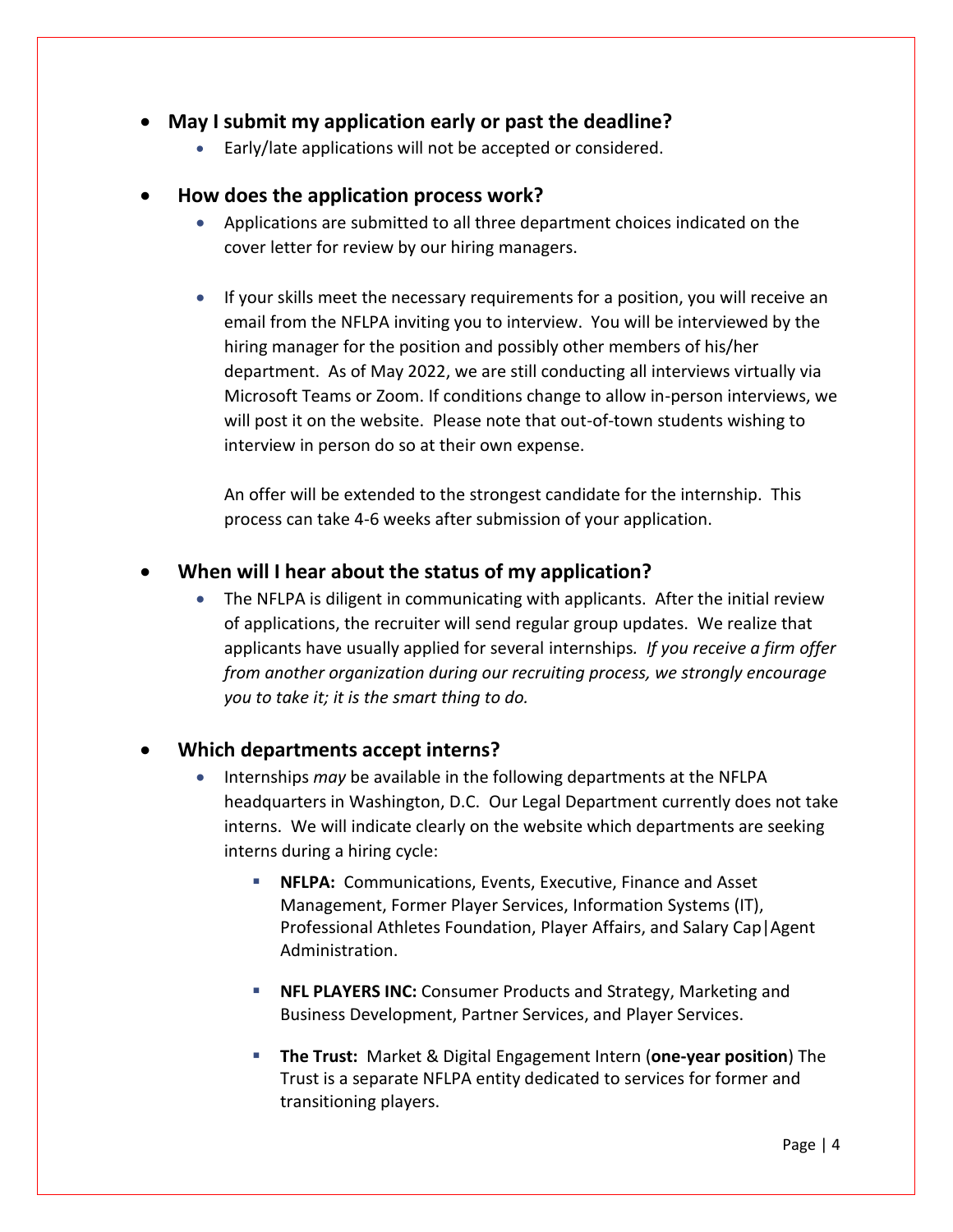## • **Can I apply to more than one department and how?**

• Yes. Please note the departments in which you are interested in your application cover letter and within the electronic application in order of most preferred. Your application will be submitted to each department. It is possible for you to receive an interview from multiple departments or a department not on your list of choices.

## • **Can I receive academic credit for this internship?**

- Yes. The successful applicant is responsible for supplying the school's paperwork and helping to ensure the NFLPA is compliant.
- **Is there an opportunity to rotate and intern in different departments during the internship?**
	- We encourage our interns to explore and assist other departments during their time with the NFLPA, but there is no formal rotational scheme.

## • **Is this a paid internship?**

• Yes. All NFLPA interns are paid a stipend of \$15.50 per hour or the current minimum wage in the District of Columbia and provided with parking or a commuter benefit.

#### • **Do interns work full-time?**

• No. Internships are 27.5 hours per week with flexible scheduling to accommodate classes, other jobs, etc. There is a possibility of participating in an internship for fewer hours, based on departmental needs.

## • **Does the NFLPA provide housing?**

• No. Links to local internship housing resources are provided on the website: [www.nflpa.com/about/internships.](http://www.nflpa.com/about/internships) The NFLPA does not provide housing assistance, advice, endorse or recommend any of the resources listed on the website.

## • **Does the NFLPA accept international students?**

• Yes.